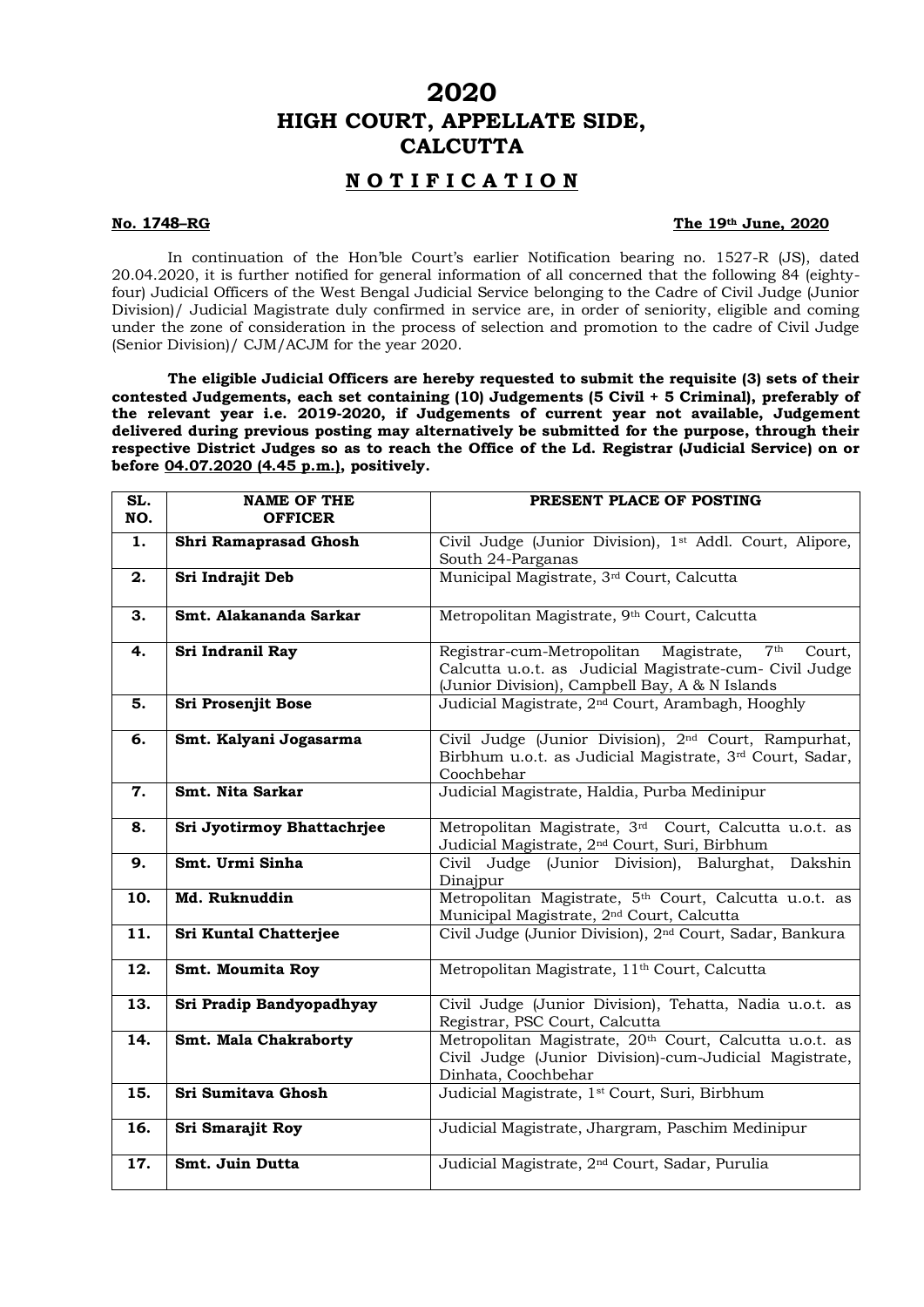| 18. | Sri Rupendra Nath Bose               | Judicial Magistrate, 1 <sup>st</sup> Court, Sadar, Malda                                                                                                                     |
|-----|--------------------------------------|------------------------------------------------------------------------------------------------------------------------------------------------------------------------------|
| 19. | Smt. Keya Mandal (Raha) (S.C.)       | Judicial Magistrate, 2 <sup>nd</sup> Court, Sadar, Malda                                                                                                                     |
| 20. | Smt. Neelam Sashi Kujur (S.T.)       | Metropolitan Magistrate, 8th Court, Calcutta                                                                                                                                 |
| 21. | Smt. Arpita Hira (S.C.)              | (Junior Division),<br>2 <sup>nd</sup><br>Civil Judge<br>Court,<br>Kandi,<br>Murshidabad u.o.t. as<br>Judicial Magistrate, Islampur,<br>Uttar Dinajpur                        |
| 22. | Smt. Stotri Saha (S.C.)              | Judicial Magistrate, 3rd Court, Jangipur, Murshidabad                                                                                                                        |
| 23. | Smt. Rinjee Doma Lama (S.T.)         | Metropolitan Magistrate, 13th Court, Calcutta                                                                                                                                |
| 24. | Sri Sourav Subba (S.T.)              | Municipal Magistrate, 4th Court, Calcutta                                                                                                                                    |
| 25. | Sri Anirban Chatterjee               | Law Officer, Transport Directorate, West Bengal                                                                                                                              |
| 26. | Smt. Manika Chatterjee (nee<br>Saha) | Judicial Magistrate, 5 <sup>th</sup> Court, Sadar, Purba Bardhaman                                                                                                           |
| 27. | Smt. Sumana Garain                   | Municipal Magistrate, 2 <sup>nd</sup> Court, Calcutta u.o.t. as<br>Metropolitan Magistrate, 5 <sup>th</sup> Court, Calcutta                                                  |
| 28. | Smt. Tamali Ghosh                    | Civil Judge (Junior Division)-cum-Judicial Magistrate,<br>Dinhata, Coochbehar u.o.t. as  Civil Judge (Junior<br>Division), 4 <sup>th</sup> Court, Alipore, South 24-Parganas |
| 29. | Smt. Atri Chanda                     | Metropolitan Magistrate, 12th Court, Calcutta u.o.t. as<br>Judicial Magistrate, 2 <sup>nd</sup> Court, Alipurduar, Jalpaiguri                                                |
| 30. | Smt. Sunanda De Sarkar               | Civil Judge (Junior Division), 4th Court, Sadar, Howah<br>Civil Judge (Junior Division), 2 <sup>nd</sup> Court,<br>u.o.t. as<br>Ranaghat, Nadia                              |
| 31. | Sri Arindam Chakraborty-I            | Metropolitan Magistrate, 10th Court, Calcutta                                                                                                                                |
| 32. | Smt. Ishita Ray                      | Principal Magistrate, Juvenile Justice Board, Howrah<br>Judicial Magistrate, 4 <sup>th</sup> Court, Asansol,<br>u.o.t. as<br>Paschim Bardhaman                               |
| 33. | Smt. Suchitra Deb                    | Judicial Magistrate, 3rd Court, Katwa, Purba Bardhaman<br>u.o.t. as Metropolitan Magistrate, 20 <sup>th</sup> Court, Calcutta                                                |
| 34. | Md. Mohibulla                        | Judicial Magistrate, 4 <sup>th</sup> Court, Sadar, Purulia u.o.t. as<br>Metropolitan Magistrate, 21 <sup>st</sup> Court, Calcutta                                            |
| 35. | <b>Sri Indraneel Chakraborty</b>     | Judicial Magistrate, 5th Court, Sealdah, South 24-<br>Parganas u.o.t. as<br>Judicial Magistrate, 2 <sup>nd</sup> Court,<br>Raghunathpur, Purulia                             |
| 36. | Sri Jayanta Bhattacharya             | Civil Judge (Junior Division), 1st Court, Jangipur,<br>Murshidabad u.o.t. as Civil Judge (Junior Division) -<br>cum- Judicial Magistrate, Mathabhanga, Coochbehar            |
| 37. | Smt. Sanghamitra Debnath             | Judicial Magistrate, 2 <sup>nd</sup> Court, Krishnagar, Nadia u.o.t.<br>Principal Magistrate, Juvenile Justice Board,<br>as<br>Jalpaiguri                                    |
| 38. | <b>Smt. Sremoyee Chakraborty</b>     | Judicial Magistrate, 3rd Court, Sadar, Malda                                                                                                                                 |
| 39. | Smt. Leena Chatterjee                | Judicial Magistrate, 6th Court, Sadar, Bankura u.o.t. as<br>Judicial Magistrate, 5 <sup>th</sup> Court, Alipore, South 24-<br>Parganas                                       |
| 40. | Sri Rajib Singh                      | Judicial Magistrate, Railway Court, Howrah u.o.t. as<br>Judicial Magistrate, 5 <sup>th</sup> Court, Asansol, Paschim<br>Bardhaman                                            |
| 41. | Smt. Nilanjana Ghosh                 | Judicial Magistrate, 3 <sup>rd</sup> Court, Ranaghat, Nadia                                                                                                                  |
| 42. | Sri Dibyendu Nath (BC)               | Principal Magistrate, Juvenile Justice Board, Darjeeling<br>u.o.t. as Judicial Magistrate, Railway Court, NJP,<br>Jalpaiguri                                                 |
| 43. | Smt. Kanika Roy (SC)                 | (Junior Division), 2 <sup>nd</sup> Court,<br>Civil Judge<br>Khatra,                                                                                                          |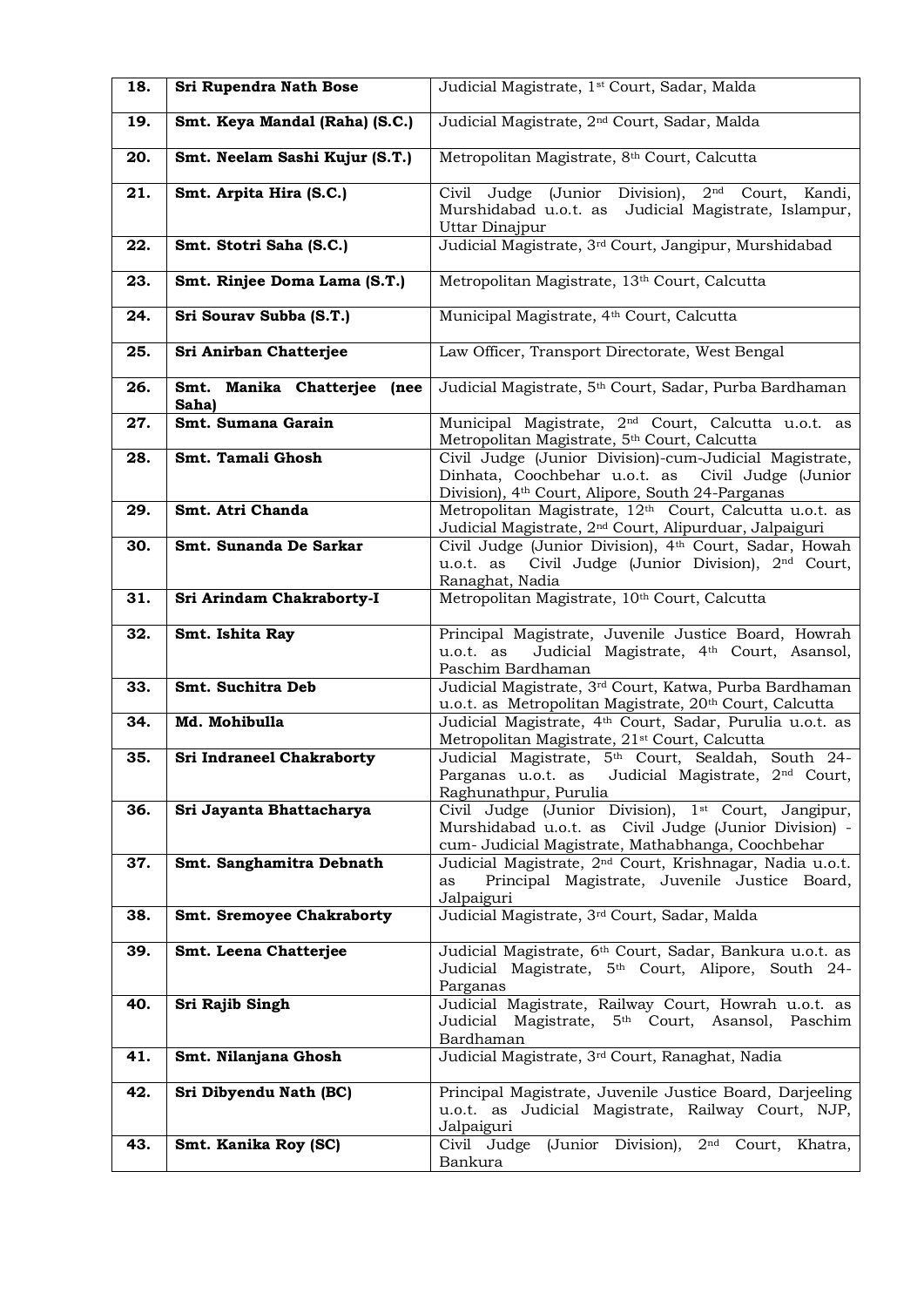| 44. | Sri Gourab Ghosh (BC)          | Civil Judge (Junior Division), 1 <sup>st</sup> Court, Dubrajpur,<br>Birbhum                                                                                       |
|-----|--------------------------------|-------------------------------------------------------------------------------------------------------------------------------------------------------------------|
| 45. | Smt. Susmita Khan (SC)         | Judicial Magistrate, 3rd Court, Sadar, Malda u.o.t. as<br>Judicial Magistrate, 1st Court, Sadar, Jalpaiguri                                                       |
| 46. | Sri Asimananda Mandal (SC)     | Magistrate, Sadar, Kalimpong<br>Judicial<br>u.o.t.<br>as<br>Juvenile<br>Justice<br>Principal<br>Magistrate,<br>Board,<br>Murshidabad                              |
| 47. | Sri Amit Sarkar (SC)           | Judicial Magistrate, 3rd Court, Bishnupur, Bankura                                                                                                                |
| 48. | Sri Debasish Barman (SC)       | Judicial Magistrate, 7th Court, Alipore, South 24-<br>Parganas u.o.t. as Judicial Magistrate, Raghunathpur,<br>Purulia                                            |
| 49. | Sri Tashi Phuntsok (ST)        | Civil Judge (Junior Division), Raghunathpur, Purulia<br>u.o.t. as Judicial Magistrate, 2 <sup>nd</sup> Court, Islampur, Uttar<br>Dinajpur                         |
| 50. | Smt. Anusha Lama (ST)          | Judicial Magistrate, 6th Court, Sealdah, South 24-<br>Parganas u.o.t. as<br>Civil Judge (Junior Division),<br>Raghunathpur, Purulia                               |
| 51. | <b>Smt. Chirasree Banerjee</b> | Civil Judge (Junior Division), 2 <sup>nd</sup> Court, Barrackpore,<br>North 24-Parganas u.o.t as Metropolitan Magistrate, 19th<br>Court, Calcutta                 |
| 52. | Sri Sohan Mukhopadhyay         | Civil Judge (Junior Division), 6 <sup>th</sup> Court, Sadar, Howrah<br>u.o.t. as Metropolitan Magistrate, 6th Court, Calcutta                                     |
| 53. | <b>Sri Saurav Dey</b>          | Civil Judge (Junior Division), 3 <sup>rd</sup> Court, Baruipur, South<br>24-Parganas u.o.t. as Civil Judge (Junior Division), 1st<br>Court, Jangipur, Murshidabad |
| 54. | Smt. Sharmistha Nag (Paul)     | Judicial Magistrate, 5 <sup>th</sup> Court, Barrackpore, North 24-<br>Parganas                                                                                    |
| 55. | Sm. Payel Banerjee - I         | Civil Judge (Junior Division), 1st Court, Sadar, Paschim<br>Medinipur u.o.t. as<br>Judicial Magistrate, 2 <sup>nd</sup> Court,<br>Sadar, Paschim Medinipur        |
| 56. | Smt. Suparna Roy - III         | Civil Judge (Junior Division), 2 <sup>nd</sup> Court, Uluberia,<br>Howrah                                                                                         |
| 57. | Sri Koushik Kundu              | Civil Judge (Junior Division), Barrackpore, North 24-<br>Parganas U.O.T. as Judicial Magistrate, 7 <sup>th</sup> Court,<br>Sadar, Bankura                         |
| 58. | Sri Nilanjan Paladhi           | Civil Judge (Junior Division), Kalna, Purba Bardhaman<br>u.o.t. as Civil Judge (Junior Division), 1 <sup>st</sup> Court, Bolpur,<br>Birbhum                       |
| 59. | Smt. Khaleda Mannan            | Judicial Magistrate, 2 <sup>nd</sup> Court, Sadar, Howrah since<br>u.o.t. as Metropolitan Magistrate, 17 <sup>th</sup> Court, Calcutta                            |
| 60. | Sm. Keya Sarkar                | Judicial Magistrate, 2 <sup>nd</sup> Court, Islampur, Uttar Dinajpur<br>u.o.t. as Principal Magistrate, Juvenile Justice Board,<br>Nadia                          |
| 61. | Sri Soumyajit Bhattacharjee    | Registrar, PSC Court, Calcutta u.o.t. as<br>Judicial<br>Magistrate, Sadar, Kalimpong                                                                              |
| 62. | Sri Manabendra Nath Ghosh.     | Judicial Magistrate, 3rd Court, Suri, Birbhum                                                                                                                     |
| 63. | Sri Somnath Das.               | Judicial Magistrate, 6th Court, Sadar, Purba Bardhaman<br>u.o.t. as Judicial Magistrate, Bidhannagar, North 24-<br>Parganas                                       |
| 64. | Sri Amar Chandra Das           | Judicial Magistrate, 2 <sup>nd</sup> Court, Contai, Purba Medinipur<br>U.O.T. as Judicial Magistrate, 2 <sup>nd</sup> Court, Jangipur,<br>Murshidabad             |
| 65. | Sri Biplab Shee                | Judicial Magistrate, Addl. Court, Chinsurah, Hooghly<br>u.o.t. as Civil Judge (Junior Division), Ghatal, Paschim<br>Medinipur                                     |
| 66. | Mr. Shahid Parvej              | Judicial Magistrate, 6th Court, Sadar, Howrah                                                                                                                     |
| 67. | Sri Reejit Kumar Gayen         | Judicial Magistrate, 3 <sup>rd</sup> Court, Arambagh, Hooghly u.o.t.<br>as Judicial Magistrate, Sadar, Darjeeling                                                 |
| 68. | <b>Sri Bibek Tamang</b>        | Judicial Magistrate, Dubrajpur, Birbhum                                                                                                                           |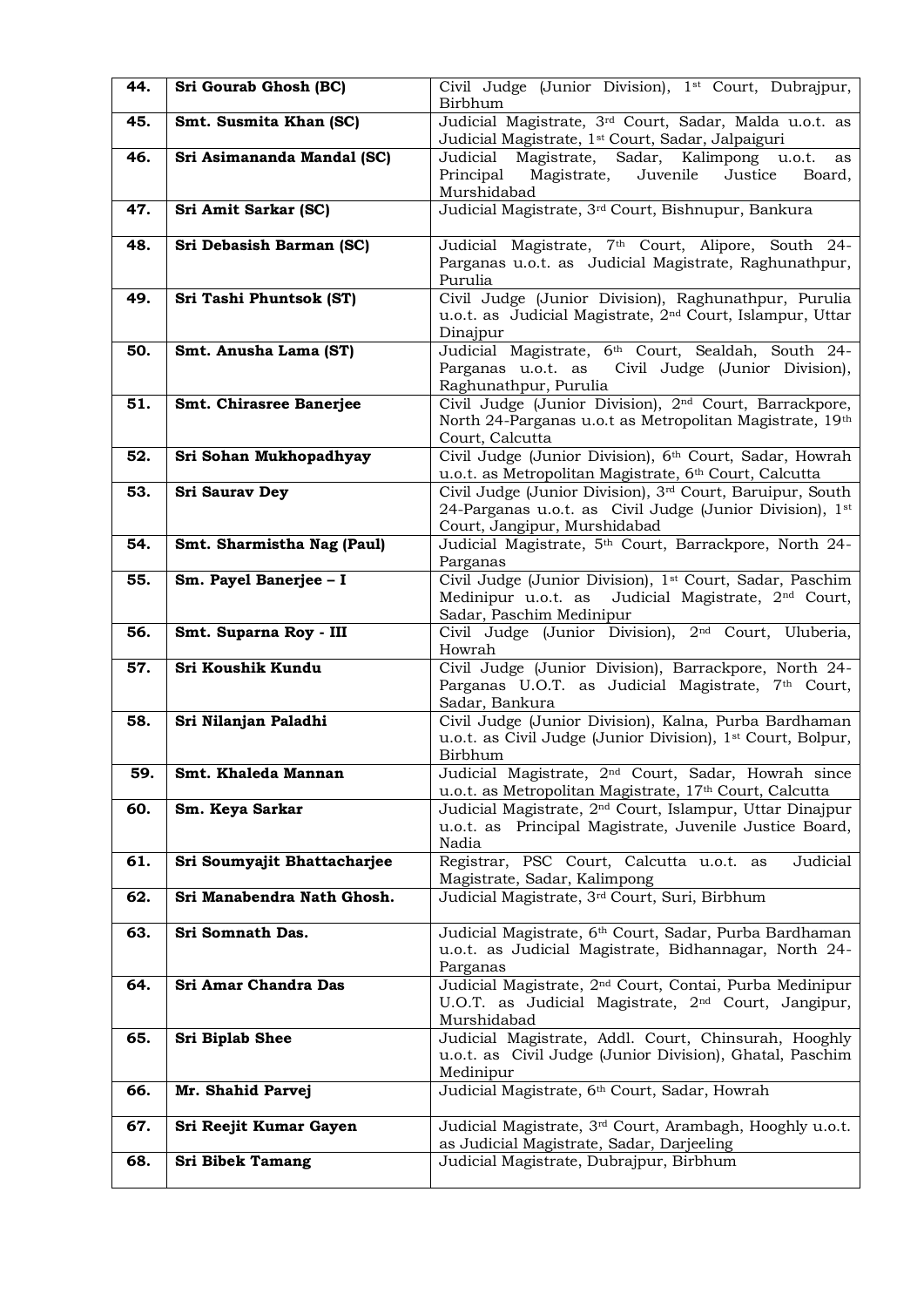| 69. | Sri Subhajit Rakshit,      | Judicial Magistrate, 2 <sup>nd</sup> Court, Chinsurah, Hooghly         |
|-----|----------------------------|------------------------------------------------------------------------|
|     |                            | U.O.T. as Judicial Magistrate, Kandi, Murshidabad                      |
| 70. | Sm. Sukti Sarker,          | Judicial Magistrate, 2 <sup>nd</sup> Court, Barrackpore, North 24-     |
|     |                            | Parganas u.o.t. as Judicial Magistrate, 6th Court, Sadar,              |
|     |                            | Bankura                                                                |
| 71. | Smt. Pritamana Nanda       | Civil Judge (Junior Division) - cum- Judicial Magistrate,              |
|     |                            | Kurseong, Darjeeling                                                   |
| 72. | Sm. Namrata Singh          | Judicial Magistrate, 5 <sup>th</sup> Court, Sadar, Bankura             |
|     |                            |                                                                        |
| 73. | Smt. Shivi Srivastava      | Judicial Magistrate, 1st Court, Sadar, Malda u.o.t as                  |
|     |                            | Principal Magistrate, Juvenile Justice Board, Malda                    |
| 74. | Smt. Dibyasree Das         | Civil Judge (Junior Division), Nabadwip, Nadia                         |
|     |                            |                                                                        |
|     | Smt. Manali Samanta        |                                                                        |
| 75. |                            | Judicial Magistrate, 2 <sup>nd</sup> Court, Siliguri, Darjeeling u.o.t |
|     |                            | as Judicial Magistrate, 6th Court, Asansol, Paschim                    |
|     |                            | Bardhaman                                                              |
| 76. | Smt. Sharmistha Ghosh-II   | Civil Judge (Junior Division), 1 <sup>st</sup> Court, Serampore,       |
|     |                            | Judicial Magistrate, 2 <sup>nd</sup> Court,<br>Hooghly u.o.t. as       |
|     |                            | Siliguri, Darjeeling                                                   |
| 77. | Smt. Payel Banerjee - II   | Civil Judge (Junior Division), 1 <sup>st</sup> Court, Barasat, North   |
|     |                            | 24-Parganas u.o.t. as Principal Magistrate, Juvenile                   |
|     |                            | Justice Board, Dakshin Dinajpur                                        |
| 78. | Smt. Soroshi Goswami       | Civil Judge (Junior Division), 2 <sup>nd</sup> Court, Jangipur,        |
|     |                            | Murshidabad                                                            |
| 79. | Sri Anindya Sen            | Juvenile<br>Principal<br>Magistrate,<br>Justice<br>Board,              |
|     |                            | Coochbehar u.o.t. as Metropolitan Magistrate, 4th Court,               |
|     |                            | Calcutta                                                               |
| 80. | Smt. Smita Saha            | Civil Judge (Junior Division), 2 <sup>nd</sup> Court, Serampore,       |
|     |                            | Hooghly u.o.t. as Metropolitan Magistrate, 22 <sup>nd</sup> Court,     |
|     |                            | Calcutta                                                               |
| 81. | Smt. Sudipa Banerjee       | Civil Judge Uunior Division), 2 <sup>nd</sup> Court, Diamond           |
|     |                            | Harbour, South 24-Parganas                                             |
| 82. | Smt. Krishnakoli Mukherjee | Judicial Magistrate, 4th Court, Sadar, Howrah                          |
|     |                            |                                                                        |
| 83. | Smt. Chandrani Chakraborty | Judicial Magistrate, 3rd Court, Chandernagore, Hooghly                 |
|     |                            | u.o.t.<br>Judicial Magistrate, 1 <sup>st</sup> Court,<br>as<br>Sadar,  |
|     |                            | Coochbehar                                                             |
| 84. | Sri Avik Kumar Chatterjee  | Judicial Magistrate, 3rd Court, Alipurduar, Jalpaiguri                 |
|     |                            |                                                                        |

The office of Assistant Registrar-I, High Court, A.S., Calcutta, may be contacted for further information on all working days, between (11.00 a.m. and 4.45 p.m.), over Phone No. 033-2254-8065/033-2254-8094/033-2243-6080.

> **Sd/- Registrar General-cum- Secretary, Selection Board**